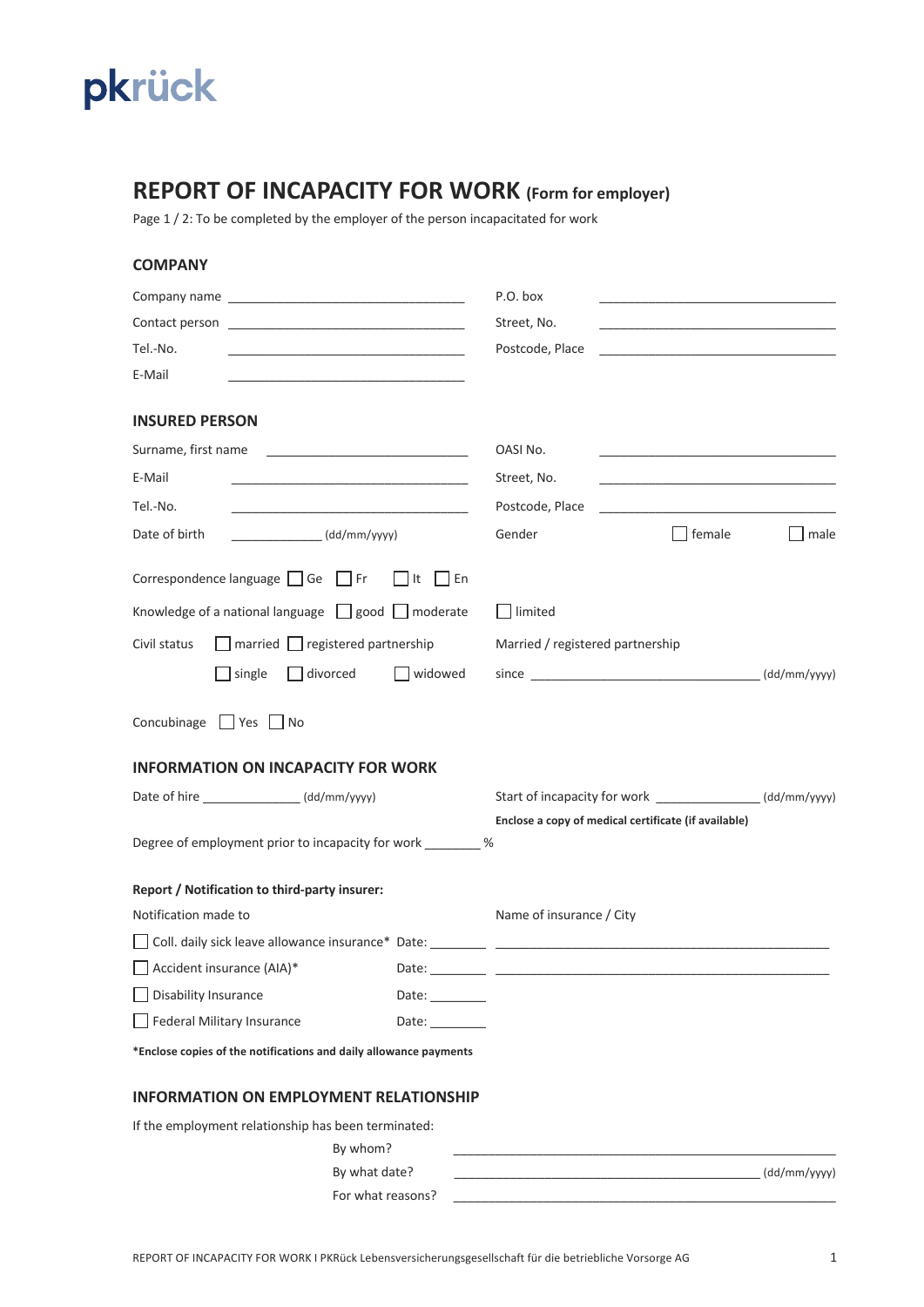

# **REPORT OF INCAPACITY FOR WORK (Form for employer)**

Page 2 / 2: To be completed by the employer of the person incapacitated for work

## **INFORMATION ON CASE MANAGEMENT**

| Is a case manager from another insurer already involved? |                                                                 | Yes | No                                |              |
|----------------------------------------------------------|-----------------------------------------------------------------|-----|-----------------------------------|--------------|
|                                                          | If yes, specify insurer and case manager's name                 |     |                                   |              |
| your company?                                            | Are there alternative job placement options available in        | Yes | No                                |              |
| If yes, have they been assessed internally?              |                                                                 | Yes | No                                |              |
| Do you wish to receive assistance from PKRück's experts  |                                                                 | Yes | No                                |              |
| in this regard?                                          |                                                                 |     |                                   |              |
| <b>FORWARDING OF DOCUMENTS</b>                           |                                                                 |     |                                   |              |
|                                                          | To ensure completeness please forward the documents as follows: |     |                                   |              |
| Pension institution:                                     | This report form incl. required documents                       |     | Forwarding date: ______________   | (dd/mm/yyyy) |
| Insured person:                                          | Report of incapacity for work of the<br>insured person          |     | Forwarding date: ________________ | (dd/mm/yyyy) |
| <b>COMMENTS</b>                                          |                                                                 |     |                                   |              |

\_\_\_\_\_\_\_\_\_\_\_\_\_\_\_\_\_\_\_\_\_\_\_\_\_\_\_\_\_\_\_\_\_\_\_\_\_\_\_\_\_\_\_\_\_\_\_\_\_\_\_\_\_\_\_\_\_\_\_\_\_\_\_\_\_\_\_\_\_\_\_\_\_\_\_\_\_\_\_\_\_\_\_\_\_\_\_\_\_\_\_\_\_\_\_\_\_\_\_\_\_ \_\_\_\_\_\_\_\_\_\_\_\_\_\_\_\_\_\_\_\_\_\_\_\_\_\_\_\_\_\_\_\_\_\_\_\_\_\_\_\_\_\_\_\_\_\_\_\_\_\_\_\_\_\_\_\_\_\_\_\_\_\_\_\_\_\_\_\_\_\_\_\_\_\_\_\_\_\_\_\_\_\_\_\_\_\_\_\_\_\_\_\_\_\_\_\_\_\_\_\_\_

Place, Date: \_\_\_\_\_\_\_\_\_\_\_\_\_\_\_\_\_\_\_\_\_\_\_\_\_\_\_\_\_\_\_\_\_\_\_ Stamp, signature: \_\_\_\_\_\_\_\_\_\_\_\_\_\_\_\_\_\_\_\_\_\_\_\_\_\_\_\_\_\_\_\_\_\_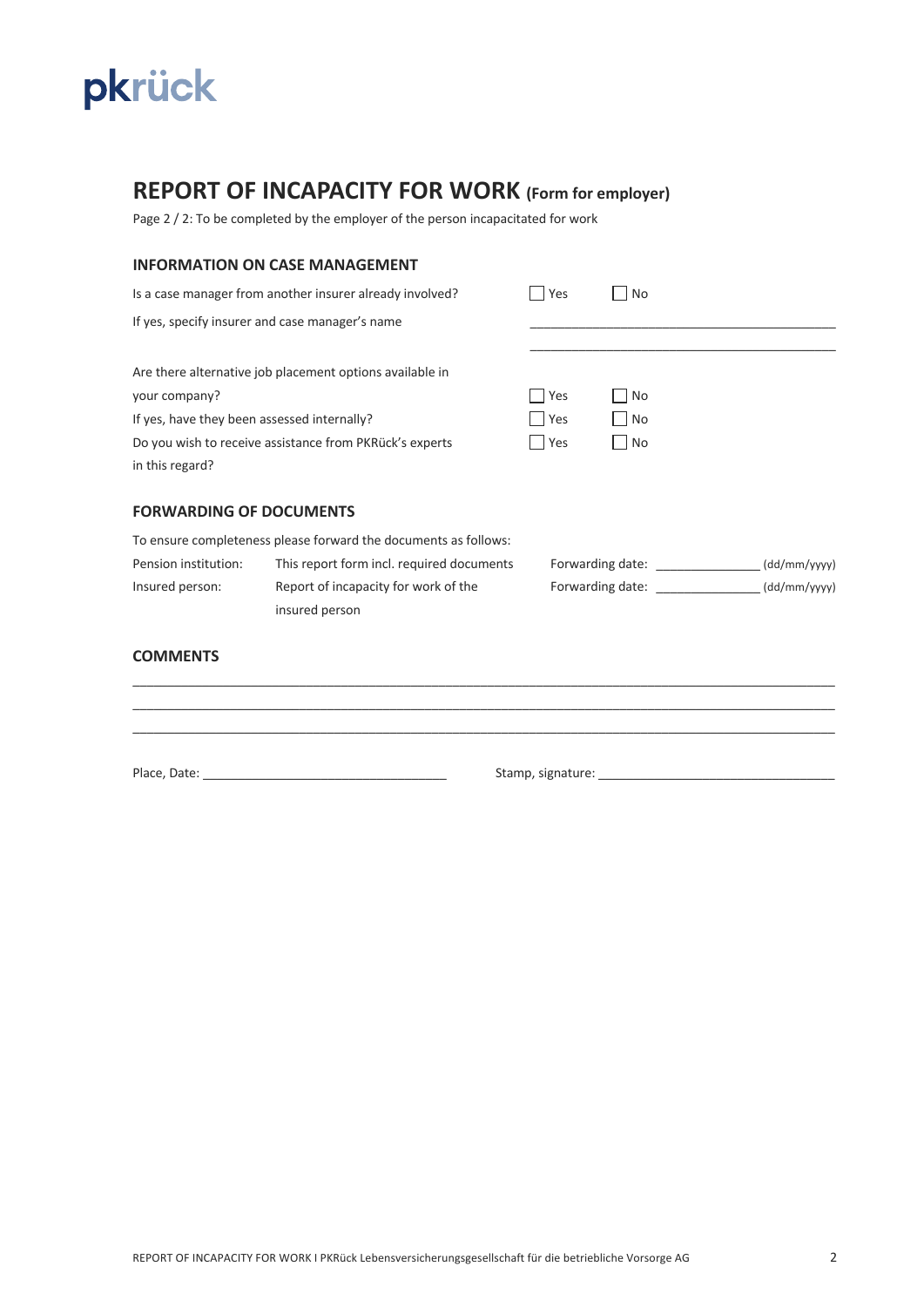

## **REPORT OF INCAPACITY FOR WORK (Form for pension institution)**

Page 3: To be completed by the pension institution

### **PENSION INSTITUTION (PI)**

| Name of PI                                                                                                  |                 | Tel.-No.                                                                                          |              |  |
|-------------------------------------------------------------------------------------------------------------|-----------------|---------------------------------------------------------------------------------------------------|--------------|--|
| Contact person                                                                                              |                 | E-Mail                                                                                            |              |  |
| <b>INFORMATION ON PENSION STATUS</b>                                                                        |                 |                                                                                                   |              |  |
| Surname, first name of insured person Surname and Surname, first name of insured                            |                 |                                                                                                   |              |  |
| Date company joined PI (dd/mm/yyyy)                                                                         |                 | Member no.                                                                                        |              |  |
| Date insured person<br>joined Pl                                                                            | (dd/mm/yyyy)    | Date insured person left PI (if any) ______________(dd/mm/yyyy)<br>Enclose a copy of notification |              |  |
| Was a health check performed<br>on joining?                                                                 | Yes<br>  No     | If yes:<br>Enclose a copy of health questionnaire                                                 |              |  |
| Was a restriction imposed on joining?                                                                       | $ $ Yes<br>l No | If yes:<br>Enclose a copy of restriction                                                          |              |  |
| Was there a disability from a previous $\vert \vert$ Yes $\vert \vert$ No<br>pension relationship?          |                 | If yes, degree of disability? $\%$<br>Start of entitlement                                        | (dd/mm/yyyy) |  |
| Have benefits been drawn from your PI $\Box$ Yes $\Box$ No<br>due to incapacity for work and/or disability? |                 |                                                                                                   |              |  |

#### **COMMENTS**

|  | ____________________ |  |
|--|----------------------|--|
|  |                      |  |
|  |                      |  |

**Please note: In a claim event, no payments (early withdrawal under home ownership promotion scheme, pledge, divorce, vested benefits, etc.) may be made. Please implement a corresponding block on payments in your system!**

Place, Date: \_\_\_\_\_\_\_\_\_\_\_\_\_\_\_\_\_\_\_\_\_\_\_\_\_\_\_\_\_\_\_\_\_\_\_ Stamp, signature: \_\_\_\_\_\_\_\_\_\_\_\_\_\_\_\_\_\_\_\_\_\_\_\_\_\_\_\_\_\_\_\_\_\_

Please also enclose the following documents: **Pension certificate, pension plan** 

Send this form and the documents to: **PKRück AG, Leistungen, Zollikerstrasse 4, Postfach, 8032 Zürich**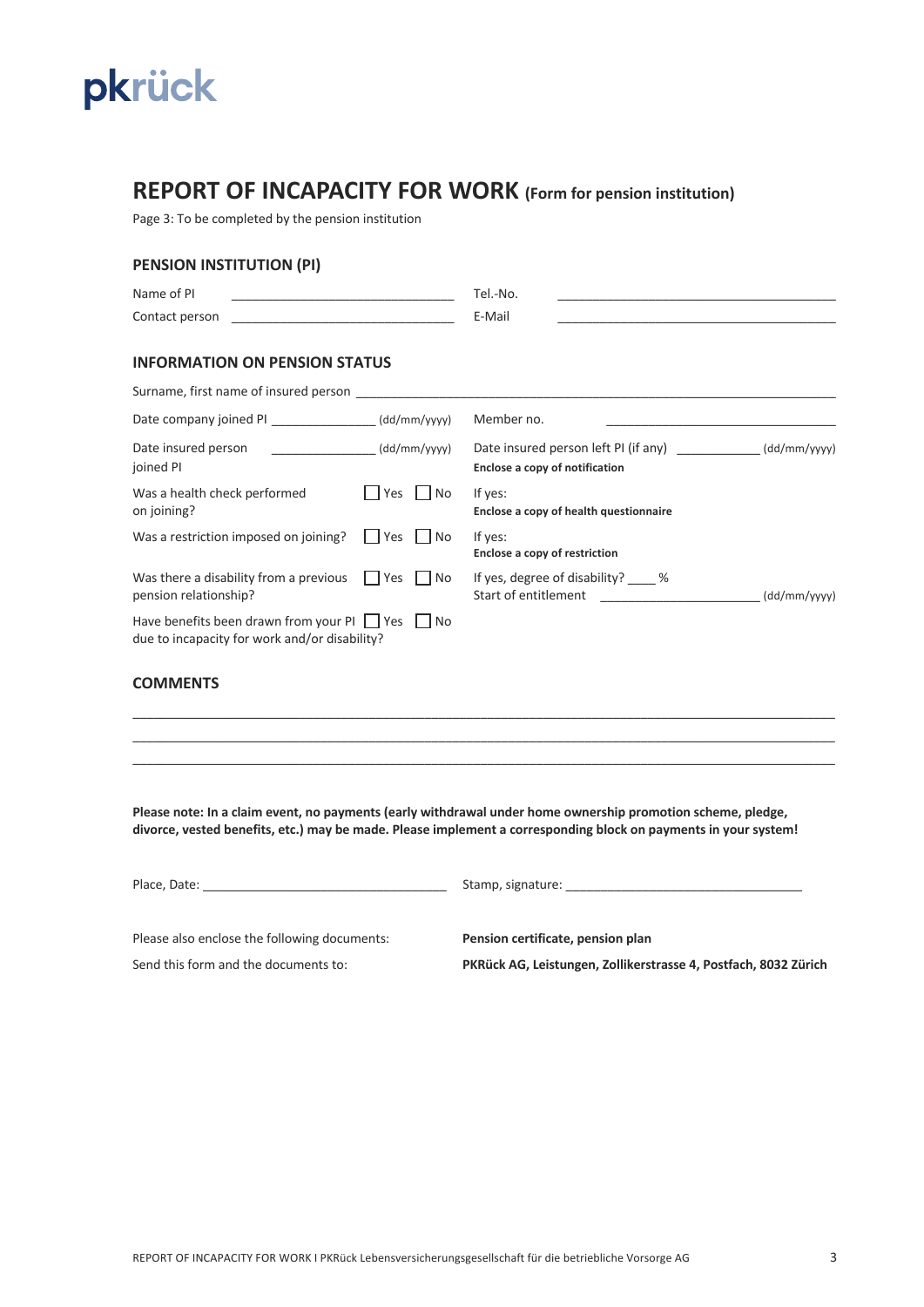

## **REPORT OF INCAPACITY FOR WORK**

Page 1 / 2: Information for the insured person

Dear Sir or Madam,

We are the reinsurer of your pension institution, which has entrusted us with assessing and managing its claim events. Your employer has informed us that you are (partially) incapacitated for work.

In order for us to assess your claim for exemption from payment of contributions and to calculate any subsequent benefits, we need the following document:

Report of incapacity for work (Form for insured person) Please complete and sign the form and send it to: **PKRück AG, Leistungen, Zollikerstrasse 4, Postfach, 8032 Zürich**

#### **AUTHORISATION AND CONSENT**

In the following, we provide you with information on the power of attorney and consent, which you can give us by ticking the box on page 2.

**Disclosure of data and authorisation to obtain health data for insurance processing purposes and any checks regarding reported incapacity for work and claim events, and if agreed for the purpose of claim processing.** The pension institution has obtained insurance from PKRück AG (www.pkrueck.com) against the risks of death and disability. For insurance processing purposes and to carry out any checks regarding any incapacity for work or claim events reported by the pension institution to PKRück, PKRück needs to be granted full rights to examine your health data and also to obtain further healthrelated information from third parties. The pension institution may have also instructed PKRück to process the claim events. The pension institution or respectively PKRück will process information relating to your health for the purposes of assessing whether, from when and to what extent you are entitled to occupational benefits. In order to do so, the pension institution or respectively PKRück needs to be granted full rights to examine your health data and also to obtain further health-related information from third parties.

**Disclosure of data to reinsurers of PKRück for insurance processing purposes and to carry out any checks regarding the reported claim events.** In some cases, PKRück avails itself of further reinsurers. So that such reinsurers can also process the claim and carry out any checks, PKRück will provide your health data to them. Your personal data will be used by the reinsurers only for the above-mentioned purposes.

Should you have any questions, please do not hesitate to contact us by **phone at 044 360 50 70**.

Thank you for your cooperation.

PKRück Lebensversicherungsgesellschaft für die betriebliche Vorsorge AG